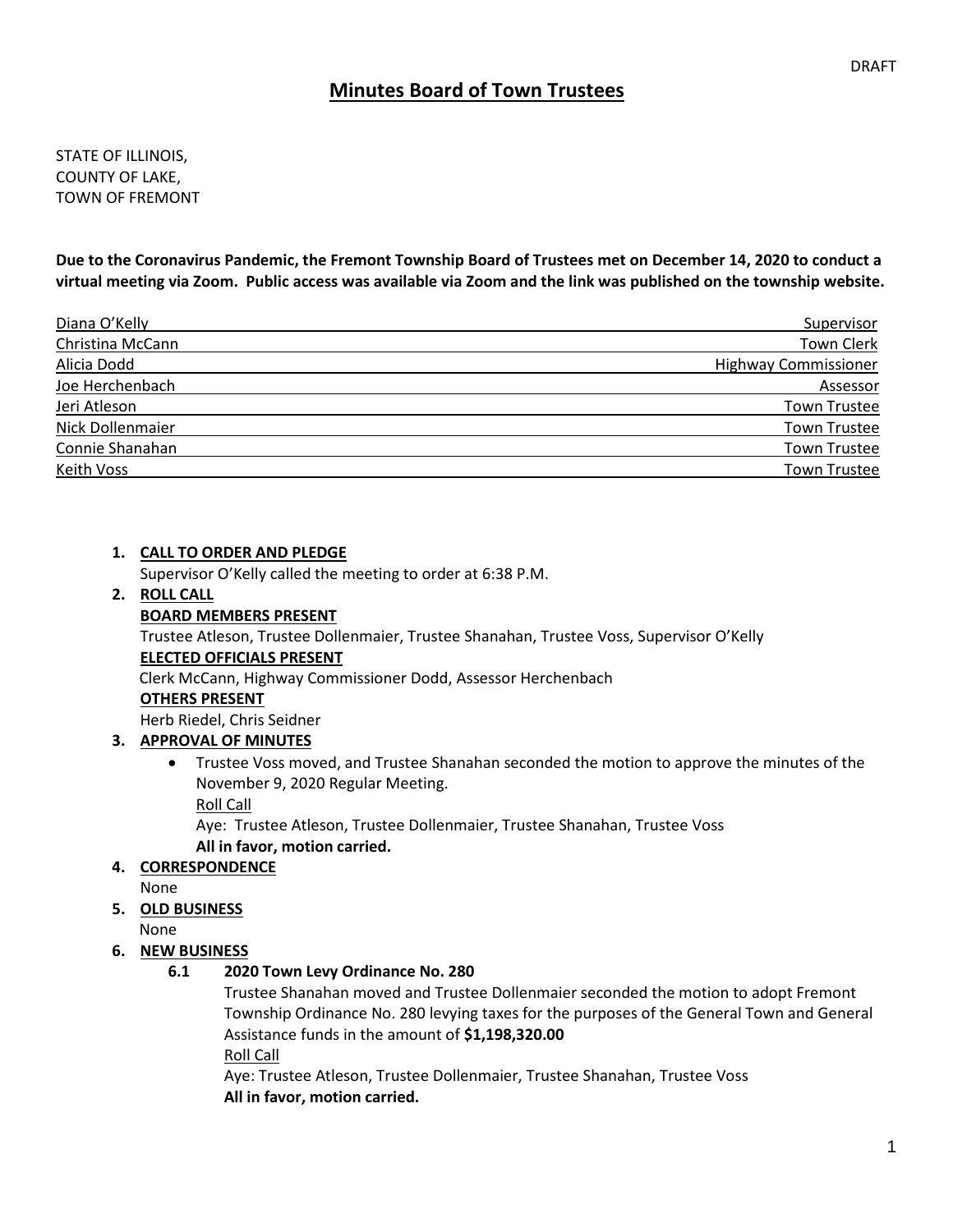## **6.2 2020 Road District Levy Ordinance No. 281**

Trustee Voss moved and Trustee Shanahan seconded the motion to adopt Fremont Township Ordinance No. 281 levying taxes for the purposes of the Road and Bridge and Permanent Road funds in the amount of **\$1,768,813.00**

Roll Call

Aye: Trustee Atleson, Trustee Dollenmaier, Trustee Shanahan, Trustee Voss **All in favor, motion carried.** 

## **6.3 Drug and Alcohol Policy**

Trustee Shanahan moved and Trustee Voss seconded the motion to adopt the Drug and Alcohol policy for township park's employees.

Roll Call

Aye: Trustee Atleson, Trustee Dollenmaier, Trustee Shanahan, Trustee Voss **All in Favor, motion carried.** 

## **6.4. 2021 Parks Committee Meeting Schedule**

Trustee Shanahan moved and Trustee Voss seconded the motion to adopt the 2021 Parks Committee Meeting Schedule as presented.

Roll Call

Aye: Trustee Atleson, Trustee Dollenmaier, Trustee Shanahan, Trustee Voss **All in Favor, motion carried**.

## **6.5. Assessor's Office – Entrance Renovation**

Trustee Dollenmaier moved, and Trustee Atleson seconded the motion to approve quote from KADD Associates in the amount of \$750.00 to provide drawings and basic architectural services related to the renovation of Assessor's office waiting area. Discussion:

- Assessor Herchenbach reported he wants to establish a more permanent barrier between staff and the public as the current configuration is very open with inadequate spacing. The renovation would most likely include removing the first door and configuring two counters.
- Herchenbach also plans to fix heating/ac issues related to the original Admin Center buildout. The original doors should be able to be reused and an additional door will be added between the Assessor and the Supervisor's office.
- Herchenbach thanked Herb Riedel for looking over the project area and suggesting great ideas for the redesign.

• Trustee Atleson thanked Assessor Herchenbach for his contributions Roll Call

Aye: Trustee Atleson, Trustee Dollenmaier, Trustee Shanahan, Trustee Voss **All in Favor, motion carried.** 

# **7. PARKS REPORT**

Parks Manager Herb Riedel submitted the Following Report:

- Great weather in November allowed us to keep Behm Park open the entire month. Flag football, soccer and pickle ball were extremely busy during this time.
- The Lake County Lightning did a Food drive at Behm Park on Nov.  $14<sup>th</sup>$  and donated all the food to the Food Pantry.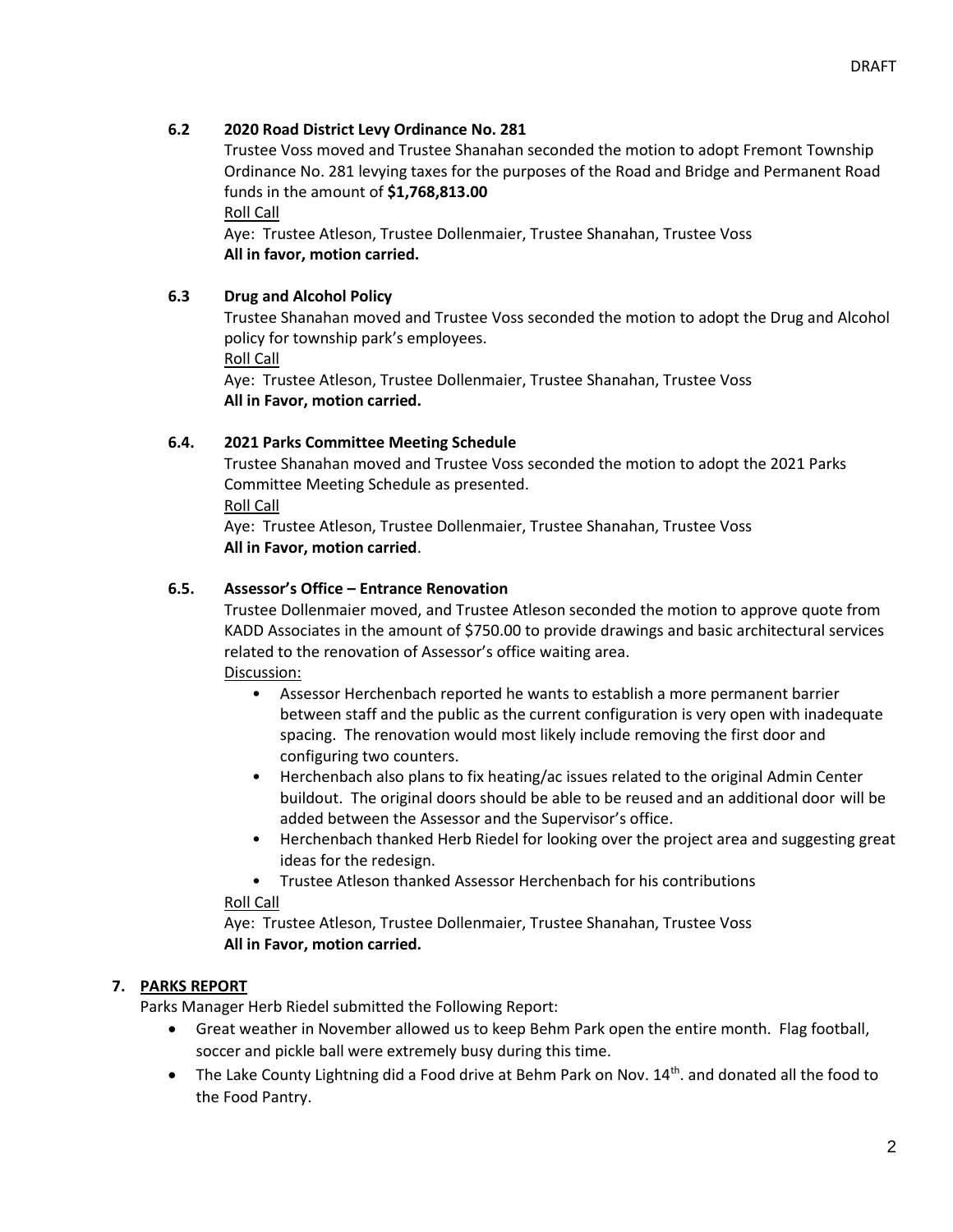• The severe winds on Nov. 19<sup>th</sup> caused damage to Behm Park in two areas. First, major damage to the pickle ball fencing required temporary supports to be installed to keep it upright. Trustee Shanahan and I agree that the fencing is a total loss and needs to be fully replaced with proper materials that are engineered to withstand substantial wind loads due to the windscreens that are required for pickle ball play. The second area that was damaged was the East Perimeter fence line when strong winds caused a tree to split in half and fall onto the fence. Toirma was notified of this damage the next day, Nov. 20<sup>th</sup>. Claims were put in on the Townships behalf for both areas. The East Perimeter fence line has been completely repaired.

| Total Upfront cost to Twp. | \$3255.00 |
|----------------------------|-----------|
| Twp. Deductible            | \$500.00  |
| Fence Repair Overage       | \$31.53   |
| Toirma Payment             | \$2723.47 |

• Met with the insurance adjuster on Friday Dec.  $4^{\text{th}}$ . to evaluate the pickle ball court fencing. At the time this report was created, I had not yet received his evaluation. The township has \$20,000. of coverage on the pickle ball fencing. There will be an additional \$500 deductible on this as well I believe. Ballpark budgeting for this project should be.

| Engineering  | \$6,000.00  |
|--------------|-------------|
| Fencing      | \$45,000.00 |
| Court Repair | \$10,000.00 |
| Windscreens  | \$3,000.00  |
|              | \$64,000.00 |

- Ivanhoe Gate is giving me some issues that I cannot seem to fix so I will have it repaired and follow up next month.
- Restroom was winterized and the park was closed on Mon. Nov. 30<sup>th</sup>, 2020.

# **7.1 Behm Park Pickleball Court Fence Replacement**

Trustee Voss moved, and Trustee Shanahan seconded the motion to approve proposal from Gewalt Hamilton Associates in the amount of \$5600.00 to prepare bid documents, oversee the bid process and bid opening, and coordinate with selected contractor during construction for the Behm Park pickleball court fence replacement.

Discussion:

Trustee Voss inquired where the money for the projects would be coming from and Clerk McCann inquired if the current budget would be amended. Supervisor O'Kelly stated the projects would be included in next year's budget. Roll Call:

Aye: Trustee Atleson, Trustee Dollenmaier, Trustee Shanahan, Trustee Voss

# **All in Favor, motion carried.**

# **8. CERT REPORT**

Interim team leader Chris Seidner submitted the following Report:

- WRLR update: Last week's show had the Communications Director from LCDPH talking about the vaccine plan.
- Diana was a guest on WRLR and spoke about the Food Drive and township food pantry donations and Holly Kim talked about her annual Toy Drive
- Hoping next week's show will be a good one since we are expecting "Breaking News on the Virus".
- Got Public Health Ads onto WRLR
- A couple of us from Fremont CERT joined Mundelein, Round Lake Beach, Highland Park and Buffalo Grove CERTS packing food for FMSC in Libertyville.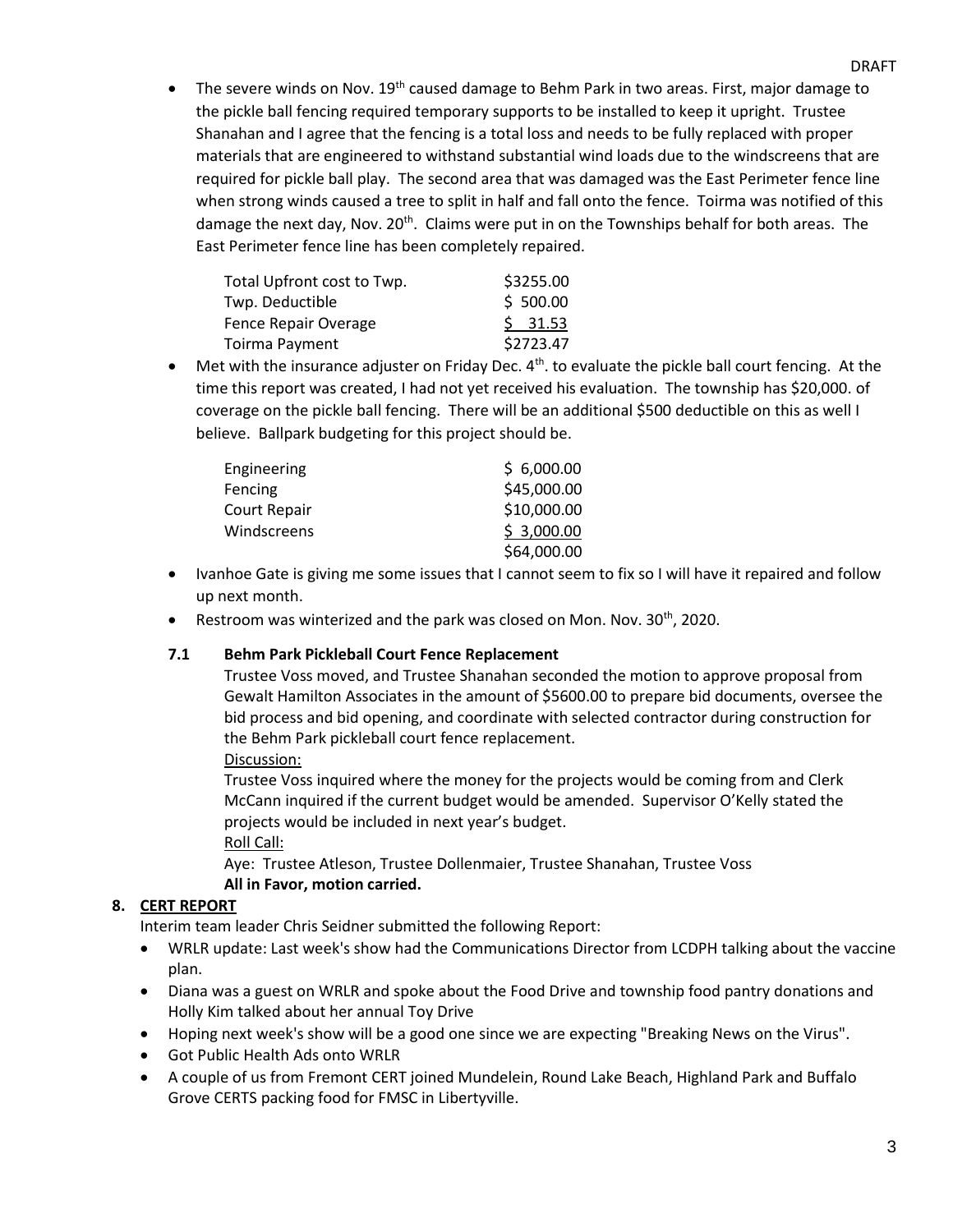- We have monthly briefings from Public Health at Citizens Corps Meetings, which keep us up to date on planning for our role in the Vaccination Program.
- Continuously referring to online courses and useful info. for team members to do on their own.
- Still working on a training plan for training.
- Also working with Citizens Corps and Illinois CERT Assoc.

## **9. COMMUNITY GARDEN REPORT**

No Report

## **10. ELECTED OFFICIAL REPORTS**

## **Assessor**

See agenda item 6.5

# **Clerk**

Clerk McCann submitted the following report:

- Commercial FOIA from Smart Procure Inc., seeking names of township vendors and payments to vendors between June and November 2020
- Request from private citizen seeking number of vehicles owned by township, software installed in vehicles and contracts related to vehicle software
- Prepared 2020 Town and Road District Tax Levy's. Levy's must be filed by the last Tuesday in December
- Executed Early Voting and Election Day polling place contracts for 2021 Consolidated Election
- 2021 Consolidated Election candidates must file nominating petitions between December 14 and December 21.
- Attended Webinar with Lake County Clerk's office regarding nominating petition filing procedures for the 2021 consolidated election. MCLC consulted an attorney to confirm my pandemic filing procedures are valid and legal. A notice announcing the filing hours and procedures is posted on the front and rear doors of the admin center.
- "Working for Fremont 2021" is currently the only party of candidates to pick up nominating petitions at the township, however candidates can download petitions from the Illinois State Board of Elections website
- Spoke with Mary at County Clerk's office regarding concerns related to implementation of ballot distribution for 2020 General Election. Although the process went smoothly once ballots were delivered to our office, the information required to schedule pick-ups was not provided until the final hour one day prior to pick-ups

# **Highway Commissioner**

Highway Commissioner Dodd submitted the following Report:

- Repaired sinkholes on Owens Road due to broken field tile
- Hired one seasonal highway employee, Mid-November to April  $1^{st}$ , to replace the loss of park/highway employee
- Assembled trucks for snow control
- Roadwork for November --Roadside tree trimming, tree trimming using Vernon township's bucket truck in North Hills, Chevy Chase, cold patching, West Shore creek erosion control on Martin, updated aging signs
- Arbor Care Solutions removed 13 dead or dying trees in right of ways of Hickory Rd, North Hills, Oak Terrace
- WMB meeting on Dec 2, Fremont is recommended to get **\$50,000** for drainage improvements on Forest and Fairview Drive in West Shore Park and **\$4000** for a stormwater mitigation project for North Hills residents along Harvard, receiving significant flooding from Village Green Golf Course (District 120 property)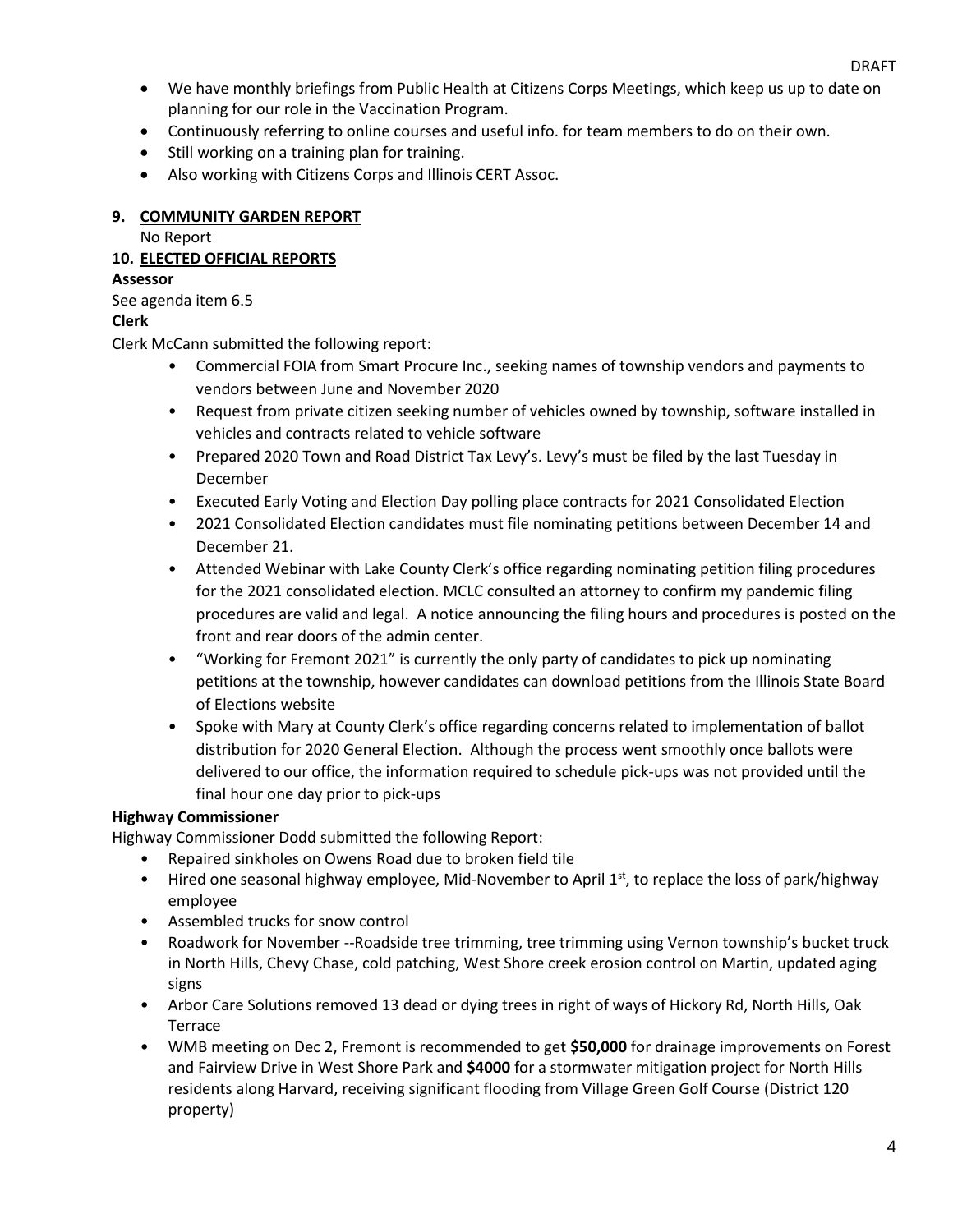## **Sylvan Lake Dam**

• Met with SMC for a pre-application meeting for DCEO funding. (Department of Commerce and Economic Opportunity) for Sylvan Lake Dam. Bleck Engineering will be submitting application in January for possible 2022 projects.

# **West Shore Park Drainage Improvements**

• Met onsite with Dan Strahan of Gewalt Hamilton to review ideas for a concept plan for drainage improvements in WSP. Met with SMC about funding from DCEO. Interviewed 4 lawyers to represent highway department. Chose Keri-Lyn Krafthefer from Ancel Glink Law Firm.

### **Supervisor**

Supervisor O'Kelly submitted the following Report:

- The office has been extremely busy.
- We provided 142 Thanksgiving Dinners. Thank you to Trustee Connie Shanahan for helping to distribute them.
- Our office provided 116 residents appointments with the SHIP volunteer which saved residents \$81,234.42 in prescription drug costs. The program is so well received by our seniors.
- We continue to do drive up Liheap appointments and drive-up food pantry pick-ups and delivery to our homebound.
- With the other local offices closed, we are notarizing more documents than ever. Thank you to the assessor's office for their help.
- With the DMV closed, we are helping residents renew their stickers on-line. Many of our residents are not computer savvy and need the help.
- The leaf vacuum season is now over. It is a time-consuming program, and I communicated as best I could when the leaf vacuum trucks would be back in the different areas. We were very lucky the weather cooperated, and the residents do love the program. While there is frustration not knowing when the trucks will be back, the overall feedback was great.
- The food donations continue to come in. We are blessed to have such a caring and supportive community.
- We are currently working on the adopt a family and adopt a senior program and the distribution of the ham dinners donated by Jewel. The community has donated in record numbers at the register at Jewel.

### **Trustees**

• Trustee Shanahan reported he was very surprised at the sub-standard fence construction at Behm Park

# **11. GA/EA/FOOD PANTRY REPORT**

The following statistics were reported for November 2020

- 1 resident received emergency assistance
- 80 residents received food pantry assistance
- 28 LIHEAP applications processed
- 13 Diaper Bank donations for residents
- 6 residents received assistance from Covid-19 grant funds
- 72 residents taxi coupons
- 142 Thanksgiving dinners distributed
- 116 appointments with SHIP volunteer

# **12. PUBLIC COMMENTS**

The following comments were submitted to the Clerk via email:

- Marlene Buntenbach commented she is unhappy with the Governor's Covid-19 lockdown restrictions which have greatly affected her ability to see family and friends. She is also concerned about a young child she babysits who may or may not be receiving proper nutrition because he is not attending school where free onsite meals are provided. Ms. Buntenbach believes restrictions should be decided by the legislature and not the Governor.
- Rich Kotlarz commented about long over-due railroad crossing repairs